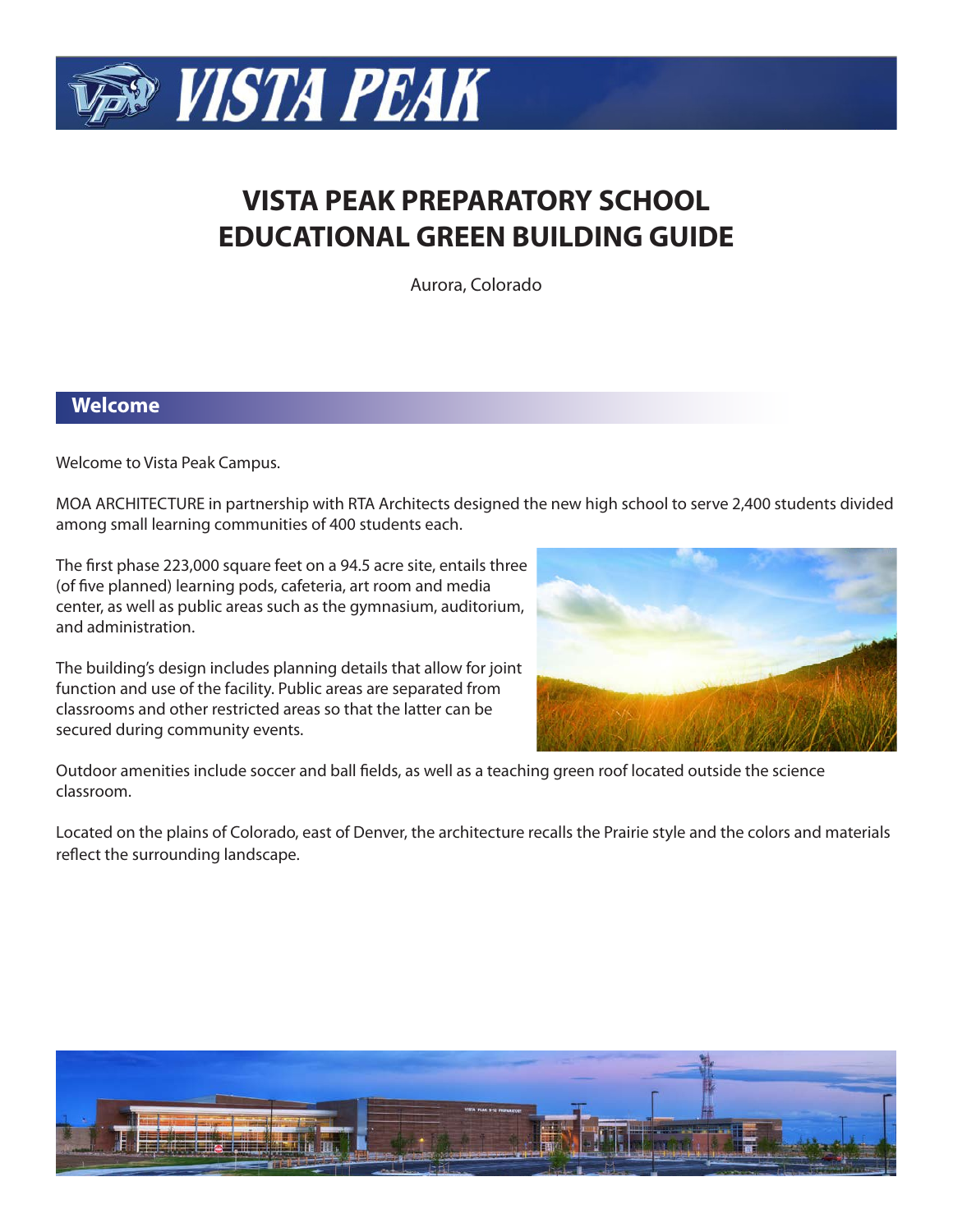

## **GREEN INFO**

To capture and quantify the sustainable design, construction, and operational best practices applied to the new campus building, the Vista Peak Preparatory School used a metric developed by the United States Green Building Council to help demonstrate how the Team and project achieved sustainability success.

## **USGBC**

The U.S.Green Building Council (USGBC) is a non-profit organization committed to expanding sustainable building practices. USGBC is composed of more than 13,500 organizations from across the building industry that are working to advance structures that are environmentally responsible, profitable and healthy places to live and work.

## **LEED Information**

The Leadership in Energy and Environmental Design (LEED) Green Building Rating system is the nationally accepted benchmark for the design, construction and operation of high-performance green buildings. LEED provides building owners and operators with the tools they need to have an immediate and measurable impact on their buildings' performance.

LEED certification provides independent, third-party verification that a building project meets the highest green building and performance measures. All certified projects receive a LEED plaque, which is the nationally recognized symbol demonstrating that a building is environmentally responsible, profitable and a healthy place to live and work.

There are both environmental and financial benefits to earning LEED certification.

## LEED Certified buildings

- Lower operating cost and increased asset value
- Reduce waste sent to landfills
- Conserve energy and water
- Healthier and safer for occupants
- Reduce harmful greenhouse gas emissions
- Qualify for tax rebates, zoning allowances and other incentives in hundreds of cities.
- Demonstrate an owner's commitment to environmental stewardship and social responsibility.



(replace logo upon reward)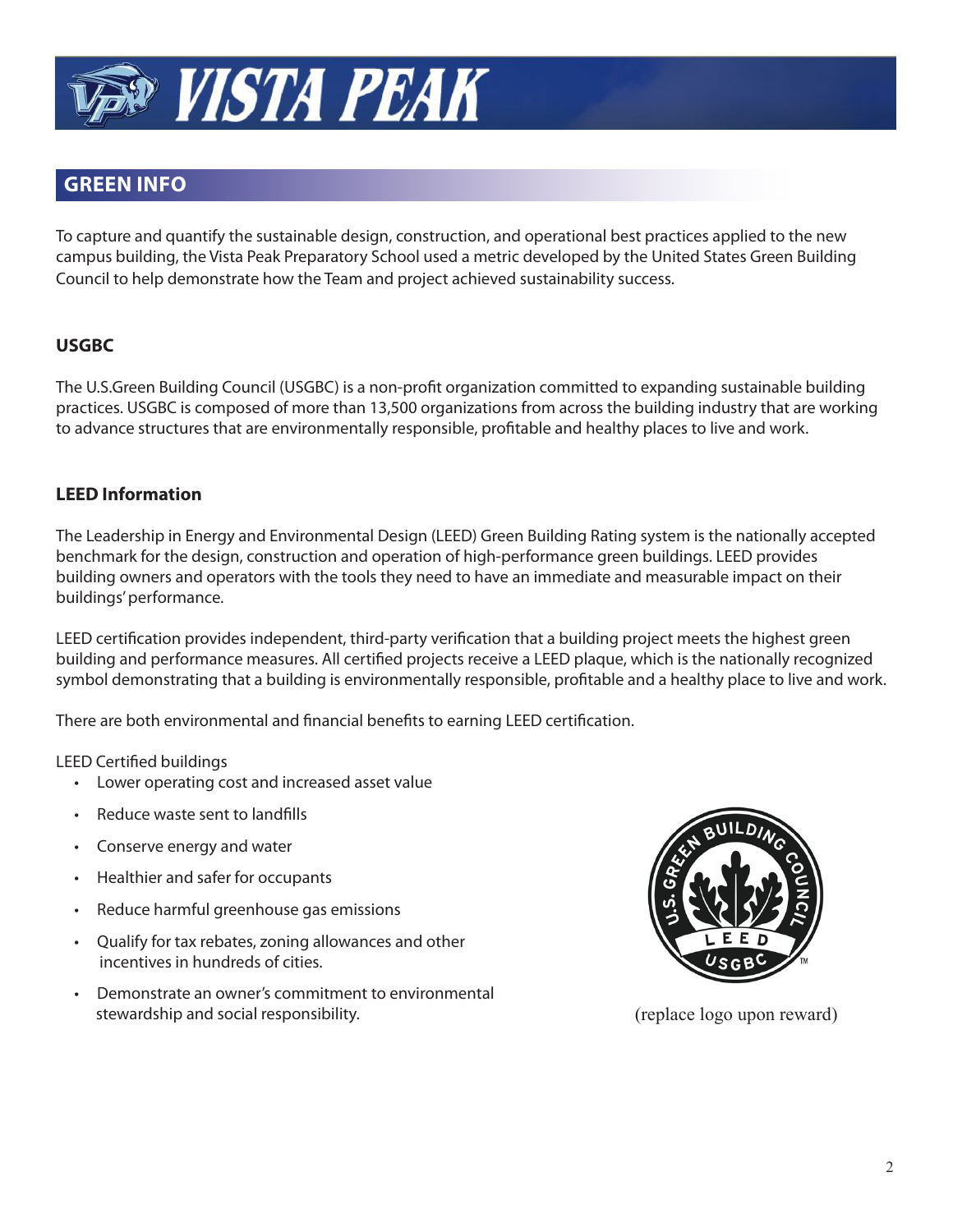

## **Green Touchscreen**

The project promotes future education of sustainability and other environmentally responsible building operational procedures. This is promoted through an Educational Outreach program which includes two elements. For site visitors, users, students, and staff, a Green Touch Screen includes specific green building practices and live updated operational data. In addition, this Sustainability Case Study is available for anyone interested in reading about the project or environmental practices implemented on the project. The Case Study will be available in hard copy format at the school, as well as electronically available on both the Green Touch Screen and through the school system's website. In addition, the case study will be offered for use by the GBCI to include in the LEED-Schools case study project features or supporting information to the LEED Certified Projects database.

The Green Touchscreen is conveniently located near the main entry and reception desk where it is visible and easily accessible by all building users. It is a unique feature of the campus and it allows you to view real time energy usage data throughout the building at any time.

## **Green Features Map**

The Green Touchscreen includes a base photograph with 10 Green Features individually marked. Every feature displays a name, a short description and a photograph. Building occupants can select an area or icon, which displays more information about the features.

1. Green Roof

 Located on the second level of the school, a vegetated "green" roof reduces storm water runoff, provides insulation to reduce heating and cooling needs, and creates an outdoor learning environment.

 2. Photovoltaic (PV) Panels – Renewable Energy At the south wall of the science wing, PV panels create energy from sunlight teaching students about renewable energy first hand. The PV panels also act as a sunshade device for the science classroom windows.



3. Water Use Reduction

All toilets, sinks and urinals are low flow helping the school to save over 40% in water use.

4. Indoor Air Quality

With the use of non-toxic, low emitting paints, floor and ceiling finishes as well as increased natural ventilation, the indoor environment is healthier creating a better learning and working environment for all building occupants.

5. Energy Efficient Systems

High efficiency mechanical and electrical systems are used to reduce energy consumption and lower utility costs.

6. Local and Recycled Building Materials

 Over 30% of building materials including all exterior CMU, came from a local source helping to reduce transportation needs and promote local businesses. The building also contains over 20% of materials with recycled content cutting back on the use of new materials and reducing waste.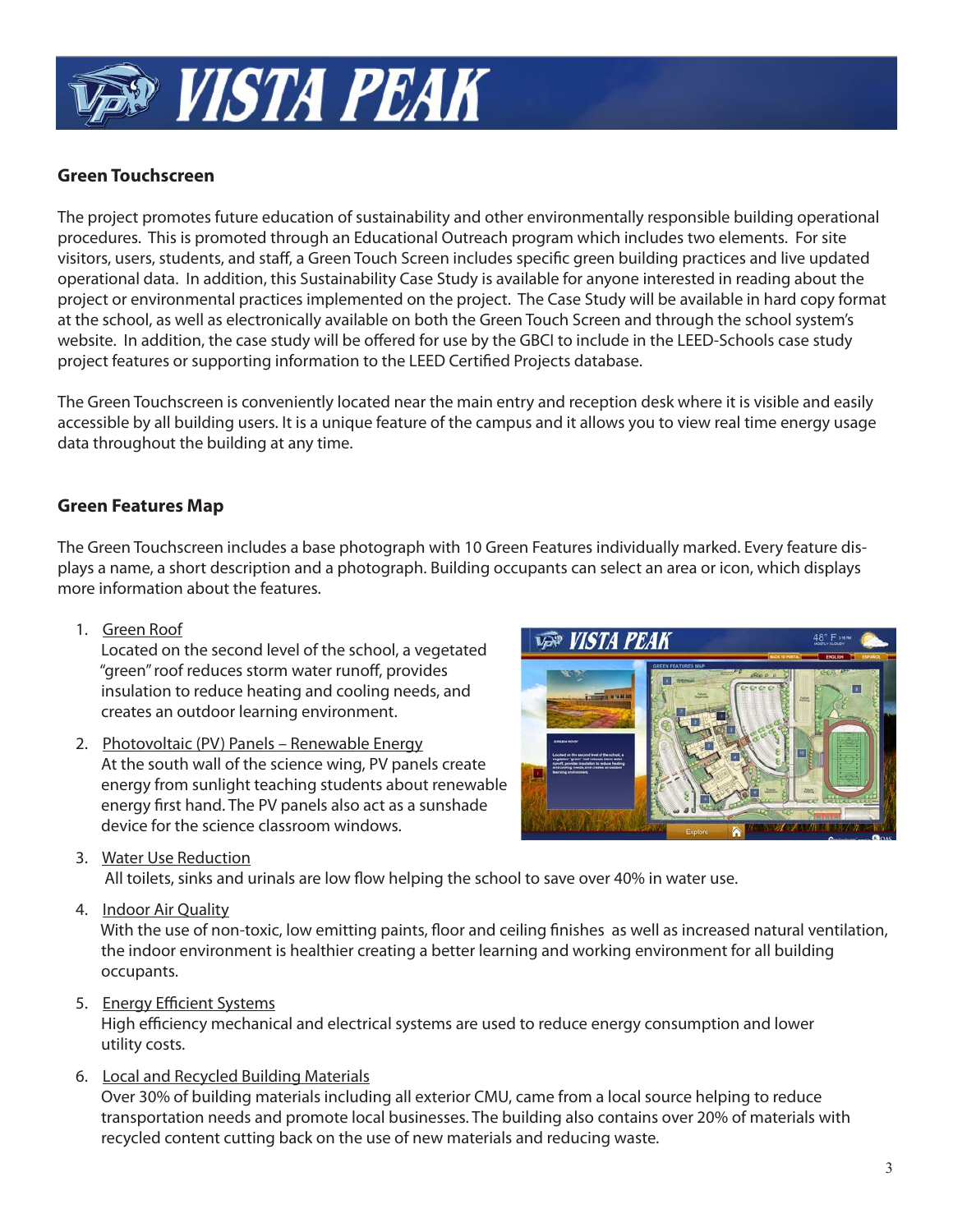

## 7. Natural Daylight and Views to the Outdoors

Each classroom and office is exposed to natural daylight and views creating a better learning and working environment that promotes productivity and reduces absenteeism. Natural daylight also significantly reduces artificial lighting requirements and energy costs.

8. Stormwater Management

 Retention ponds and wetland areas are located at strategic points around the site to capture large amounts of water to prevent run-off. Since the site is comprised of many impervious surfaces such as sidewalks and parking lots, the water run-off can flow into the ground minimizing the effects of large rains and flooding. The wetlands also create a habitat for native plants and wildlife providing another outdoor learning environment for students.

9. Recycling

 Not only was the construction team able to divert over 50% of construction waste from the land-fill, the school participates in an ongoing recycling effort that helps to reduce the amount of waste generated on a daily bases.

## 10. Water Efficient Landscape

Specific plants, trees and grasses were selected for this region to reduce the amount of potable water used in irrigation.

**VAR VISTA PEAK** 

## **LEED Checklist**

Vista Peak Preparatory School is Aurora Public School's second LEED certified Building. Below are the credits Vista Peak is seeking to achieve LEED Gold Certification.

## Sustainable Sites

| SS Prerequisite 1 | <b>Construction Activity Pollution Prevention</b><br>Pollution was reduced from construction activities by<br>controlling soil erosion, water way sedimentation and<br>airborne dust generation.                |
|-------------------|-----------------------------------------------------------------------------------------------------------------------------------------------------------------------------------------------------------------|
| SS Prerequisite 2 | <b>Environmental Contamination Free Site</b><br>An environmental site assessment was conducted to<br>verify that no harmful contamination was found on site.                                                    |
| SS <sub>c1</sub>  | <b>Site Selection</b><br>Vista Peak avoided development of inappropriate sites and reduced the environmental impact<br>from the location of a building on a site.                                               |
| SSc4.2            | Alternative Transportation, Bicycle Storage & Changing Rooms<br>Bike Racks, showers and changing facilities are available to promote bicycle use helping to<br>reduce pollution from individual automobile use. |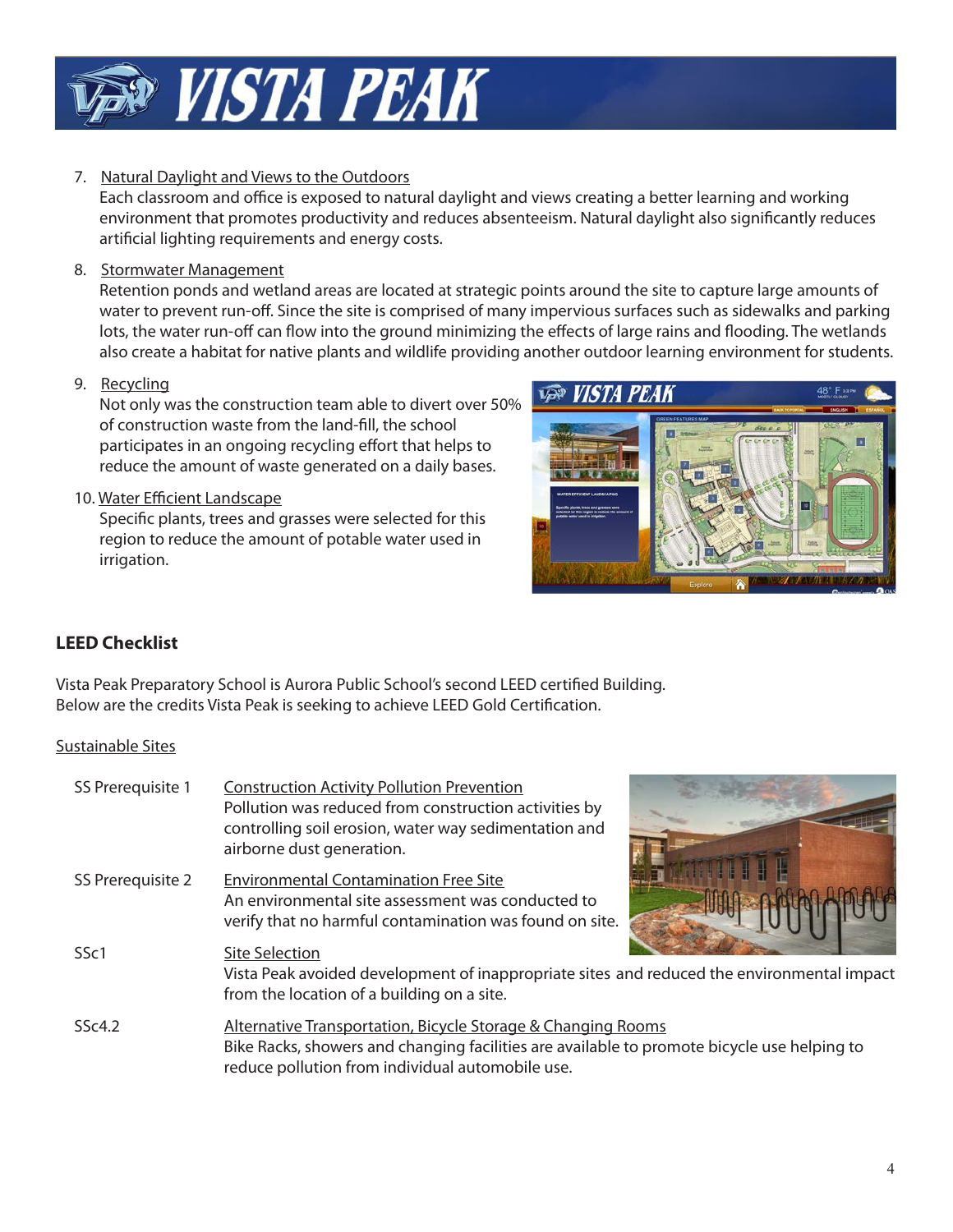

| SSc4.3                  | Alternative Transportation, Low Emitting & Fuel Efficient Vehicles<br>Preferred Parking passes for students are available to promote the use of low-emitting<br>fuel-efficient vehicles helping to reduce pollution.                                                                                                                                                                                                                                                               |  |
|-------------------------|------------------------------------------------------------------------------------------------------------------------------------------------------------------------------------------------------------------------------------------------------------------------------------------------------------------------------------------------------------------------------------------------------------------------------------------------------------------------------------|--|
| SSc5.2                  | Site Development, Maximize Open Space<br>The site allowed for a high ratio of open space to building footprint helping to promote<br>biodiversity.                                                                                                                                                                                                                                                                                                                                 |  |
| SSc6.2                  | <b>Stormwater Management: Quality Control</b><br>With the implementation of a storm water management plan the site limits distribution and<br>pollution of natural water flows by successfully managing stormwater run-off.                                                                                                                                                                                                                                                        |  |
| SSc7.2                  | Heat Island Effect, Roof<br>The School's white and vegetated "green roof", help<br>to naturally cool the building and reduce heat islands<br>that minimize the impact on microclimate and human<br>and wildlife habitats.                                                                                                                                                                                                                                                          |  |
| SSc8                    | <b>Light Pollution Reduction</b><br>Minimized light trespass from the building and site,<br>reduced sky-glow to increase night sky access,<br>improved night-time visibility through glare reduction<br>and reduced development impact on nocturnal environments.                                                                                                                                                                                                                  |  |
| SSc9                    | Site Master Plan<br>In addition to earning the following Sustainable Site credits: SSc1, SSc5.2, SSc6.1, SSc6.2 and<br>SSc8, a master plan was created for the entire 100 acre site that makes up the P-20 campus.<br>The master plan included close coordination of the P-8 and the High School site Designs, in<br>addition to planning for the other future potential buildings including a stadium, a college<br>building, a community building and a transportation building. |  |
| <b>SSc10</b>            | Joint Use of Facilities<br>The schools are more integrated into the community by enabling the buildings and their<br>playing fields to be used for non-school events and functions.                                                                                                                                                                                                                                                                                                |  |
| <b>Water Efficiency</b> |                                                                                                                                                                                                                                                                                                                                                                                                                                                                                    |  |
| <b>WEc1.1</b>           | Water Efficient Landscaping, Reduced By 56.3%<br>The use of potable water for landscape irrigation was limited by<br>the use of efficient irrigation systems and native, adaptive plant<br>species that have low water needs.                                                                                                                                                                                                                                                      |  |
| WEc3.3                  | Water Reduction, 44.3% Reduction<br>Water efficiency was maximized within buildings to reduce the<br>burden on municipal water supply and wastewater systems.                                                                                                                                                                                                                                                                                                                      |  |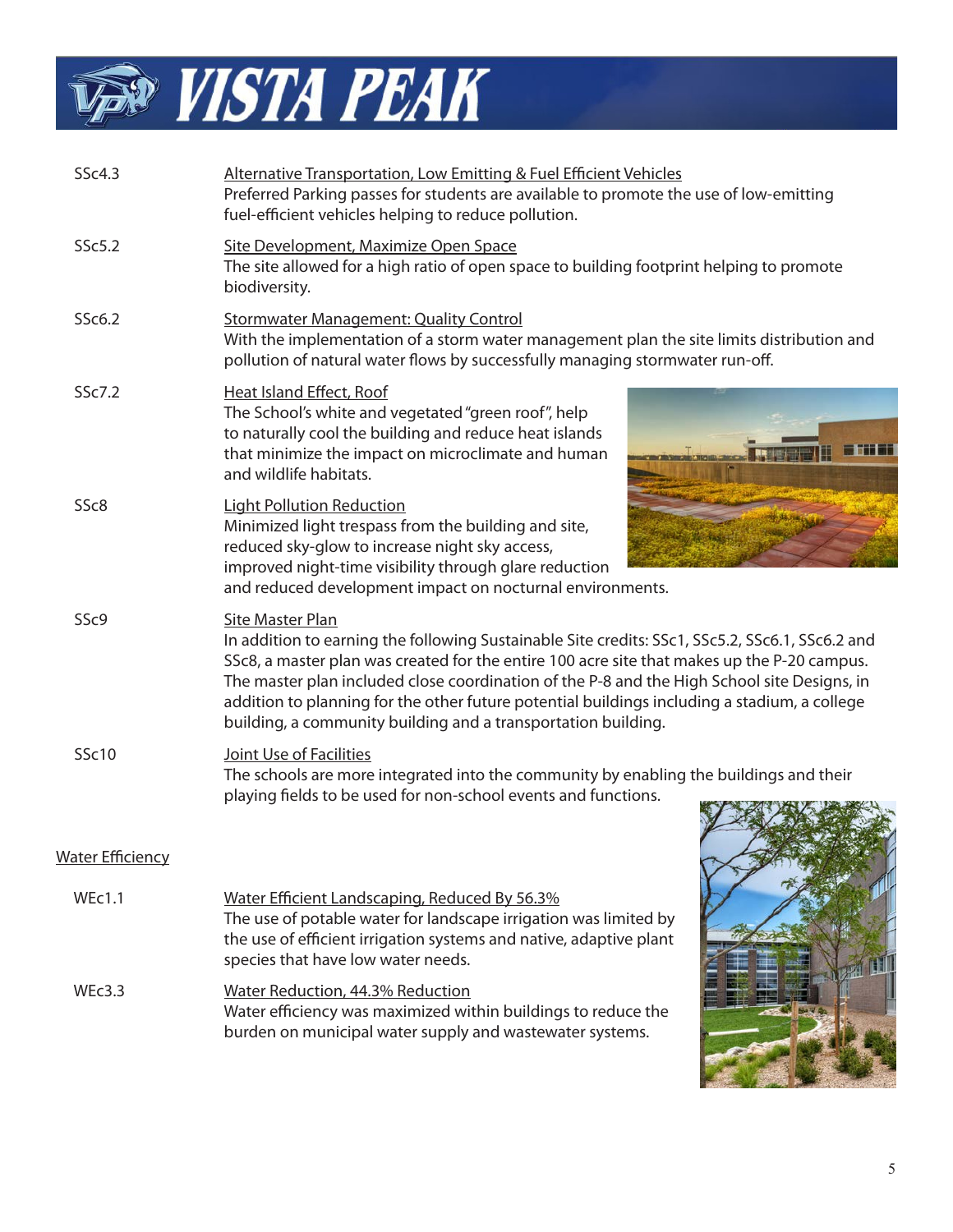

## Energy & Atmosphere

| EA Prerequisite 1 | Fundamental Commissioning of the Building Energy Systems                                   |
|-------------------|--------------------------------------------------------------------------------------------|
|                   | The Vista Peak Prepatory School, in collaboration with a third-party Commissioning Agent,  |
|                   | verified that the building's energy related systems were installed, calibrated and perform |
|                   | according to the project requirements, basis of design and construction documents.         |

- EA Prerequisite 2 Minimum Energy Performance The minimum level of energy efficiency was established for the proposed building and system
- EA Prerequisite 3 Fundamental Refrigerant Management Ozone depletion was reduced with the use of zero CFC-based refrigerants in the HVAC & R system.



| EAc1 | Explore $\wedge$ Henry Manufacturing $\wedge$ in<br>Optimize Energy Performance<br>Increasing levels of energy performance was achieved above the baseline in the prerequisite<br>standard to reduce environment and economic impacts associated with excessive energy use.<br>Building energy modeling was conducted to estimate the operational energy use and<br>associated costs. The modeling tool predicted a 31.8% cost savings in the project's design<br>and construction. |
|------|-------------------------------------------------------------------------------------------------------------------------------------------------------------------------------------------------------------------------------------------------------------------------------------------------------------------------------------------------------------------------------------------------------------------------------------------------------------------------------------|
| EAc3 | <b>Enhanced Commissioning</b><br>The School exceeded the requirements of EAp1 Fundamental Commissioning by beginning<br>the commissioning process early and executing additional activities after the systems<br>performance verification is completed.                                                                                                                                                                                                                             |
| EAc4 | <b>Enhanced Refrigerant Management</b><br>The project reduced ozone depletion and supported early compliance with the Montreal<br>Protocol while minimizing direct contributions to global warming.                                                                                                                                                                                                                                                                                 |
| EAc5 | <b>Measurement and Verification</b><br>A M&V plan was created and implemented to measure and evaluate the building's energy<br>consumption over time.                                                                                                                                                                                                                                                                                                                               |
| EAc6 | <b>Green Power</b><br>Renewable Energy Credits (RECs) were purchased to ensure that 35% of the building's<br>electricity is replaced by renewable sources.                                                                                                                                                                                                                                                                                                                          |

## Materials and Resources

MR Prerequisite 1 Storage & Collection of Recyclables A recycling plan for the school will help to reduce the amount of waste that ends up in the landfill. A minimum of glass, paper, cardboard, plastics, and metals are recycled within the school.

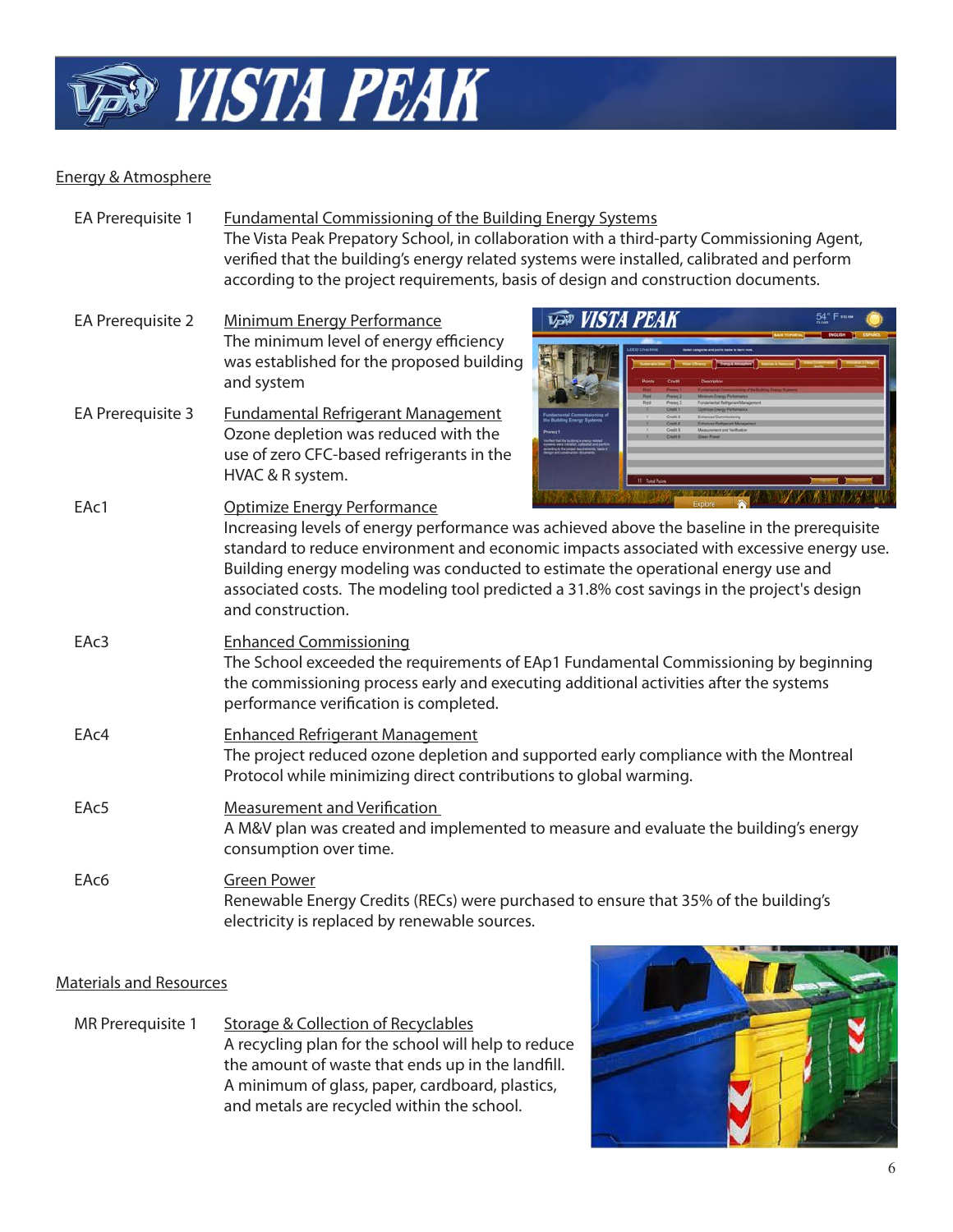

| MRc2.1        | <b>Construction Waste Management, Divert 54.1% from Disposal</b><br>Construction, demolition and land-clearing debris were diverted from disposal in landfills and<br>incinerators. Redirected recyclable recovered resources back to the manufacturing process.<br>Reusable materials were also redirected to appropriate sites  |
|---------------|-----------------------------------------------------------------------------------------------------------------------------------------------------------------------------------------------------------------------------------------------------------------------------------------------------------------------------------|
| MRc4.1        | Recycled Content, 24% (post-consumer $+$ 1/2 pre-consumer)<br>The project increased demand for building products that incorporate recycled content<br>materials, thereby reducing impacts resulting from extraction and processing of virgin<br>materials                                                                         |
| <b>MRc5.1</b> | Regional Materials, 32.1% Extracted, Processed & Manufactured Regionally<br>The project increased demand for building materials and products that are extracted and<br>manufactured within the region, thereby supporting the use of indigenous resources and<br>reducing the environmental impacts resulting from transportation |

## Indoor Environmental Quality

| <b>EQ Prerequisite 1</b> | Minimum IAQ Performance<br>The minimum indoor air quality (IAQ) performance was established to enhance indoor air<br>quality in buildings, thus contributing to the comfort and well-being of the occupants.                                                                                                         |
|--------------------------|----------------------------------------------------------------------------------------------------------------------------------------------------------------------------------------------------------------------------------------------------------------------------------------------------------------------|
| EQ Prerequisite 2        | <b>Environmental Tobacco Smoke (ETS) Control</b><br>Smoking is prohibited on school grounds to eliminate exposure of building occupants, indoor<br>surfaces and ventilation air distribution systems to environmental tobacco smoke.                                                                                 |
| EQ Prerequisite 3        | <b>Minimum Acoustical Performance</b><br>The schools provide classrooms that are quiet so that teachers can speak to the class without<br>straining their voices and students can effectively communicate with each other and the<br>teacher.                                                                        |
| EQc2                     | <b>Increased Ventilation</b><br>Additional outdoor air ventilation is provided to improve indoor air quality for improved<br>occupant comfort, well-being and productivity.                                                                                                                                          |
| EQc3.1                   | <b>Construction IAQ Management Plan, During Construction</b><br>With the implementation of a construction IAQ plan the construction team reduced indoor air<br>quality problems from the construction process in order to help sustain the comfort<br>and well-being of construction workers and building occupants. |
| EQc3.2                   | Construction IAQ Management Plan, Before Occupancy<br>After construction, before occupancy the building was flushed-out by supplying a large<br>amount of fresh air through the building to cleanse the building of any contaminates.                                                                                |
| $EQc4.1 - 4.4$           | <b>Low-Emitting Materials</b><br>Harmful, odorous sealants, adhesives, paints, coatings, flooring systems, and wood and<br>agrifiber products were prohibited from the use on site.                                                                                                                                  |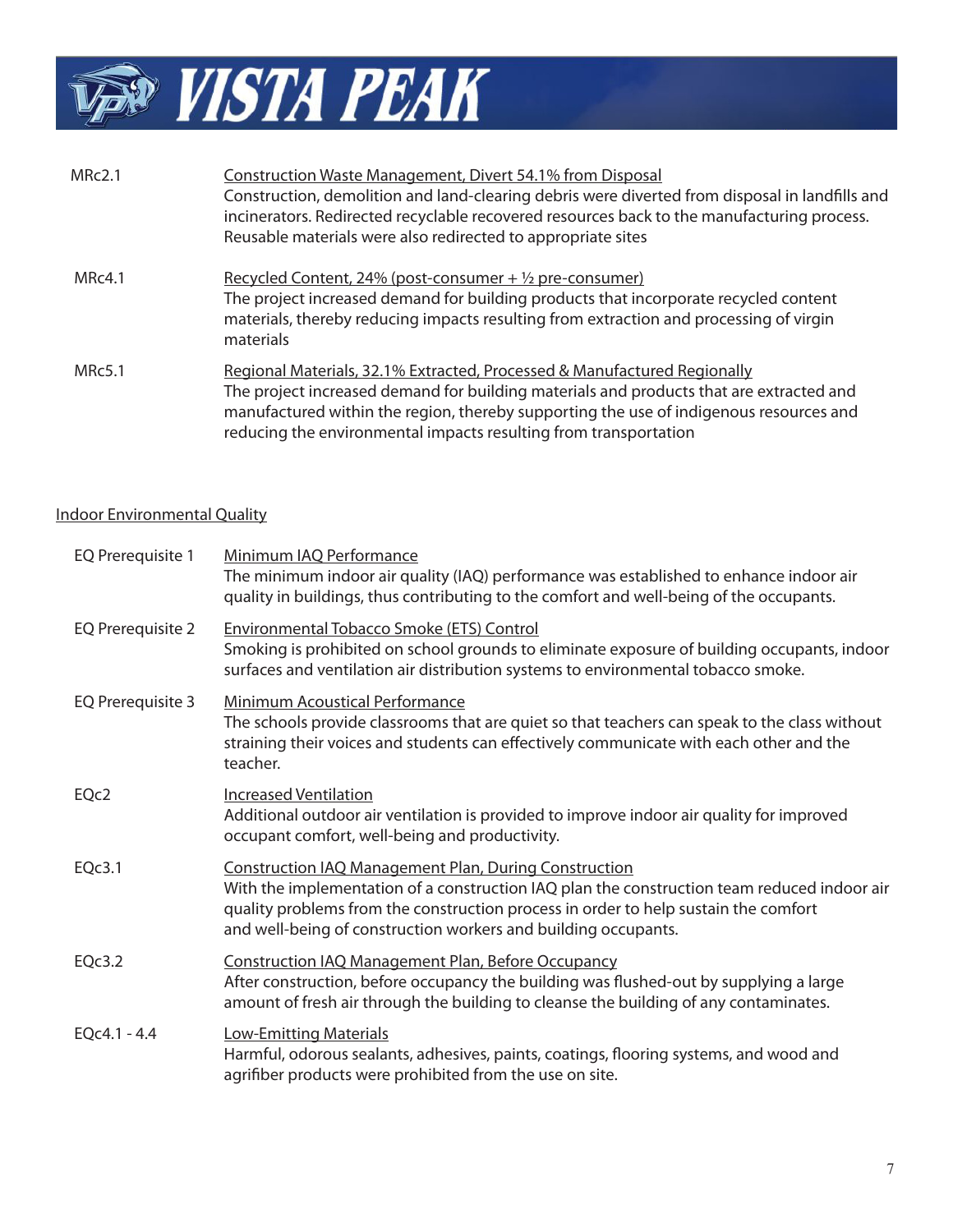

| EQc5                                   | <b>Indoor Chemical and Pollutant Source Control</b><br>By use of entryway mat system, high quality filtration, and separate exhaust for rooms with<br>hazardous chemicals the building occupants are protected from potentially hazardous<br>particulates and chemical pollutants. |  |
|----------------------------------------|------------------------------------------------------------------------------------------------------------------------------------------------------------------------------------------------------------------------------------------------------------------------------------|--|
| EQc6.1                                 | <b>VISTA PEAK</b><br><b>Lighting System Design &amp; Controllability</b><br>Lighting system controls are provided for<br>individual occupants as well as classrooms<br>and conference areas to promote the<br>productivity, comfort and well-being of<br>building occupants.       |  |
| EQc6.2                                 | 33 Total Pr<br><b>Thermal Comfort Controllability</b><br>Thermal comfort controls are provided for<br>individual occupants as well as classrooms and conference area to promote the productivity,<br>comfort and well-being of all building occupants.                             |  |
| EQc7.1                                 | <b>Thermal Comfort, Design</b><br>Comfortable thermal environment that supports the productivity and well-being of building<br>occupants is provided.                                                                                                                              |  |
| <b>EQc7.2</b>                          | <b>Thermal Comfort, Verification</b><br>Thermal comfort surveys for all building occupants will be distributed 6 to 18 months after<br>construction to address any thermal comfort issue.                                                                                          |  |
| EQc10                                  | <b>Mold Prevention</b><br>The building helps to reduce the potential presence of mold through preventive design and<br>construction measures.                                                                                                                                      |  |
| <b>Innovation &amp; Design Process</b> |                                                                                                                                                                                                                                                                                    |  |

 IDc1.1 Innovation in Design: Green Housekeeping With the implementation of a green cleaning policy, the school will decrease the use of harsh chemicals and cleaning products as well as promote the use of sustainable cleaning equipment for the better health of all building occupants. IDc1.2 Innovation in Design: Education Outreach Program The Vista Peak Preparatory School includes special attention and educational focus of the building's green features. As part of a comprehensive Educational Outreach program for sustainability, a Sustainability Case Study was created for distribution during the operational phase, and the building users and guests will have access to the Green Touchscreen. The Green Touchscreen provides extensive detail and information related to the building's energy efficient and environmentally responsible features.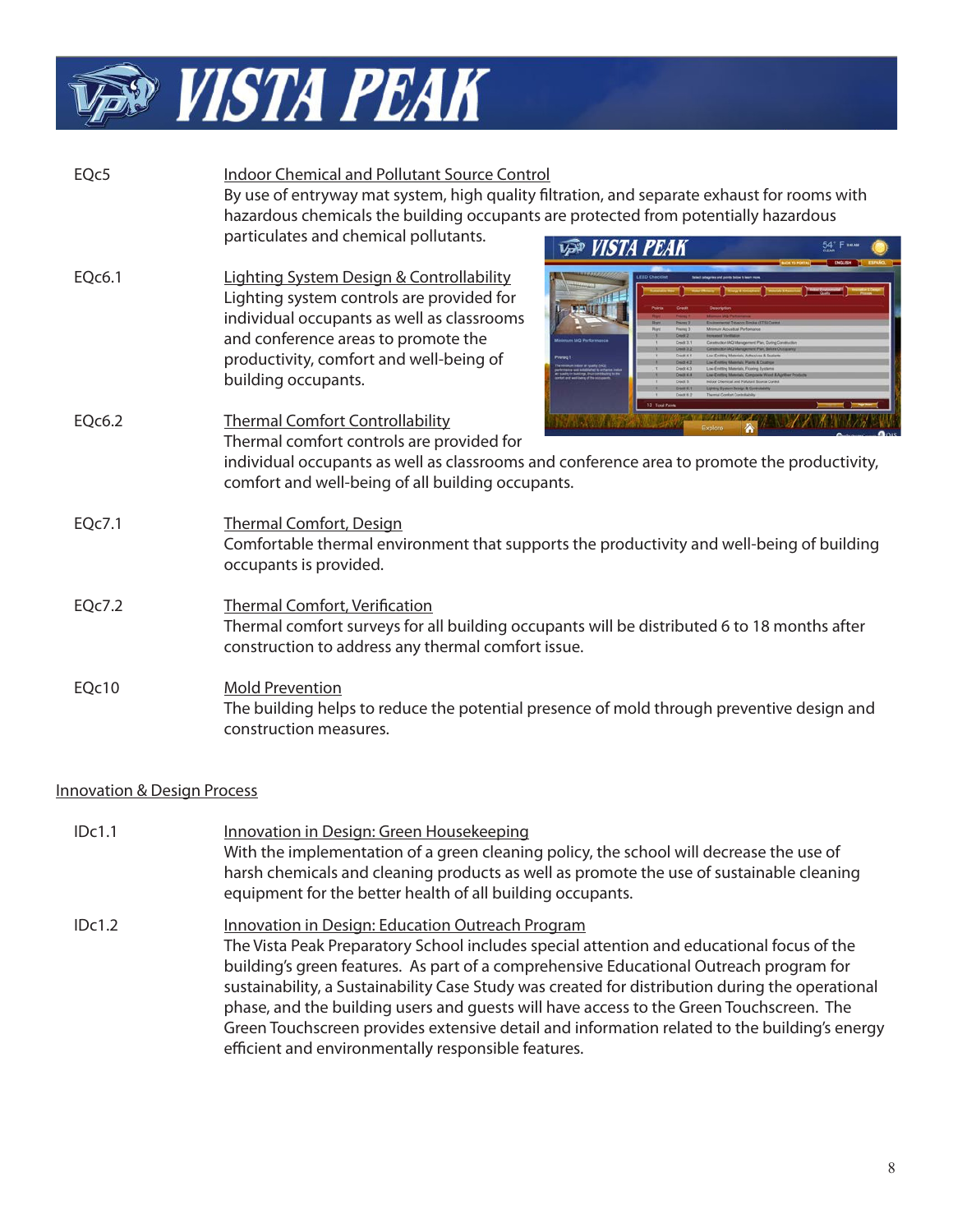

| IDc1.3 | Innovation in Design: Exceed the SSc5.2 Maximize Open Space<br>The requirements for Sustainable Site credit 5.2 were exceeded. Vegetated open space was<br>provided for an area that exceeded the building footprint size by more than double.                                                                                                                     |
|--------|--------------------------------------------------------------------------------------------------------------------------------------------------------------------------------------------------------------------------------------------------------------------------------------------------------------------------------------------------------------------|
| IDc1.4 | Innovation in Design: Pilot Light Pollution Reduction<br>With the use of LEED's pilot credit program, the school is able to test credits out for the future<br>LEED versions and receive one point under Innovation and Design. The team has chosen Light<br>Pollution Reduction which minimizes light spillage to the site and improves night time<br>visibility. |
| IDc2   | <b>LEED Accredited Professional</b><br>During design the construction of the school at least one principal participant was a LEED<br>Accredited Professional.                                                                                                                                                                                                      |

## **Green Building Operations - Live Data**

Maintaining the energy savings predicted in design throughout the occupancy phase of a building can be dependent upon many factors, including user habits, schedules, and even real-time weather changes. To continue and improve the building's environmental responsiveness and energy efficiency measures, live data is featured on the Green TouchScreen. The following live information and screen displays of power, lighting, and utility use, as well as weather data, provide users an interactive experience in understanding the building's operations and energy impacts. This information can be used by students, staff, and visitors for educational projects, homework assignments, student reports and more.



Displays of color coded electrical consumption on a 2D top down floor plan map of the building.

## **Lighting Power Site Map**

Displays color coded lighting electrical consumption on a 2D top down floor plan map of the building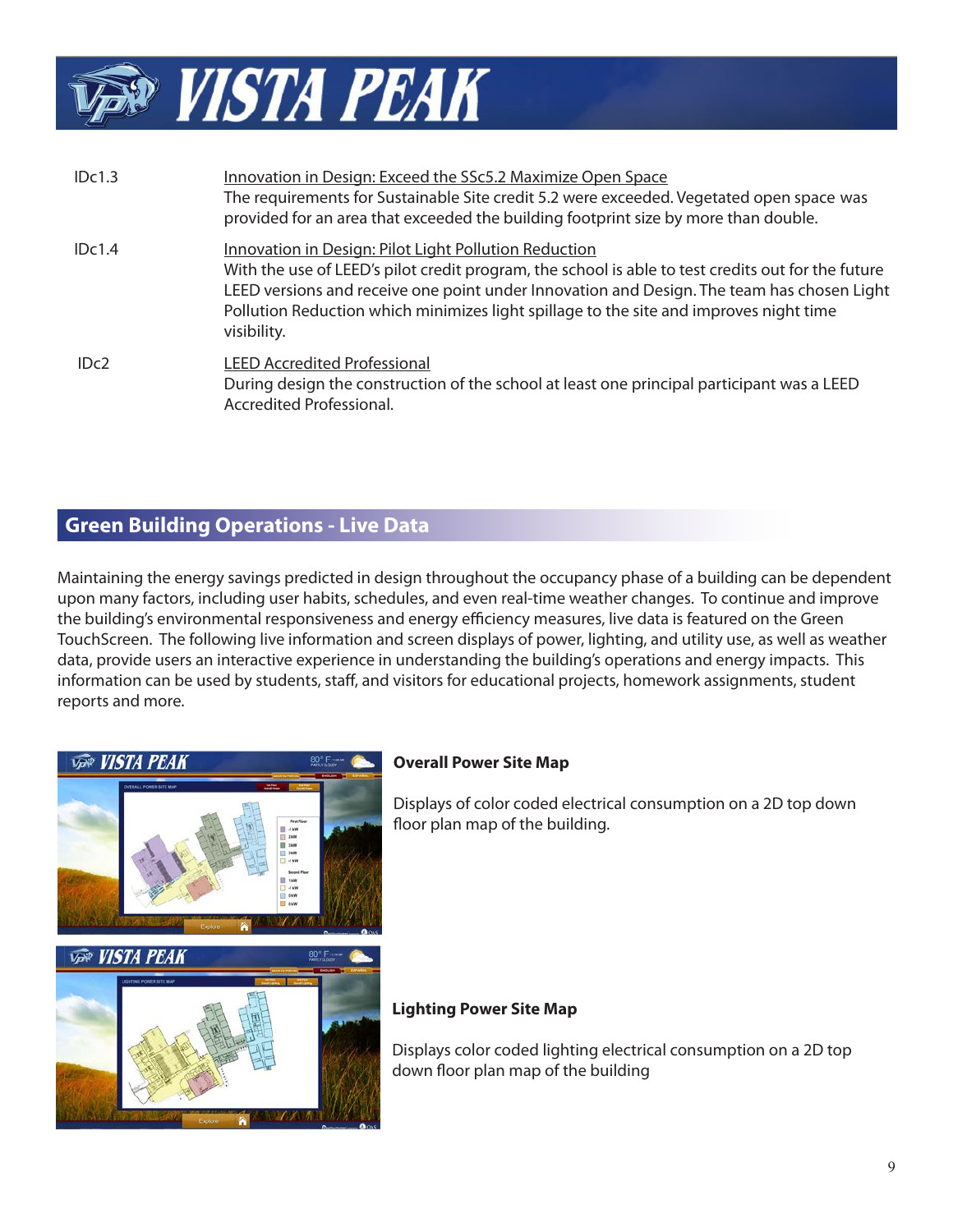

## **Historical Usage: Solar energy**

Photovoltaic energy generation is the best known method of generating electric power by using solar cells to convert energy from the sun into a flow of electrons.



#### Equivalencies

- Within a single month of operations, Vista Peak saved enough Electricity to:
	- Prevent 77927.1 kg of CO<sub>2</sub> 327.2 kg of SO<sub>2</sub> and 143 kg of NOx from entering the atmosphere.
	- Equal to planting 1,998.1 trees and letting them grow for 10 years.
	- Equal to removing 14.3 cars from the roads for a year.
	- Equal to powering 10.3 average houses for a year.

## **Historical Usage: Natural Gas**

Buildings consume more than 2/3rds of all electricity produced in the United States annually. Improving the energy performance of buildings lowers operational costs, reduces pollution generated by power plants and enhances comfort.

#### Equivalencies

- Within a single month of operations, Vista Peak saved enough Gas to:
- Prevent 1414.5 kg of CO<sub>2</sub>, 5.9 kg of SO<sub>2,</sub> and 2.6 kg of NOx from entering the atmosphere
	- Equal to planting 36.3 trees and letting them grow for 10 years
	- Equal to removing 0.3 cars from the roads for a year
	- Equal to powering 0.3 average houses for a year





## **Historical Weather**

 For detailed information regarding current weather conditions, the weather forecast or any historical data, you are able to view these conditions on the Green Touchscreen, under Historical Weather. Once you have entered into Historical Weather you can view Historical Temperature, Wind speed, relative Humidity and Barometric Pressure. You can view these categories by Year, Month or Day.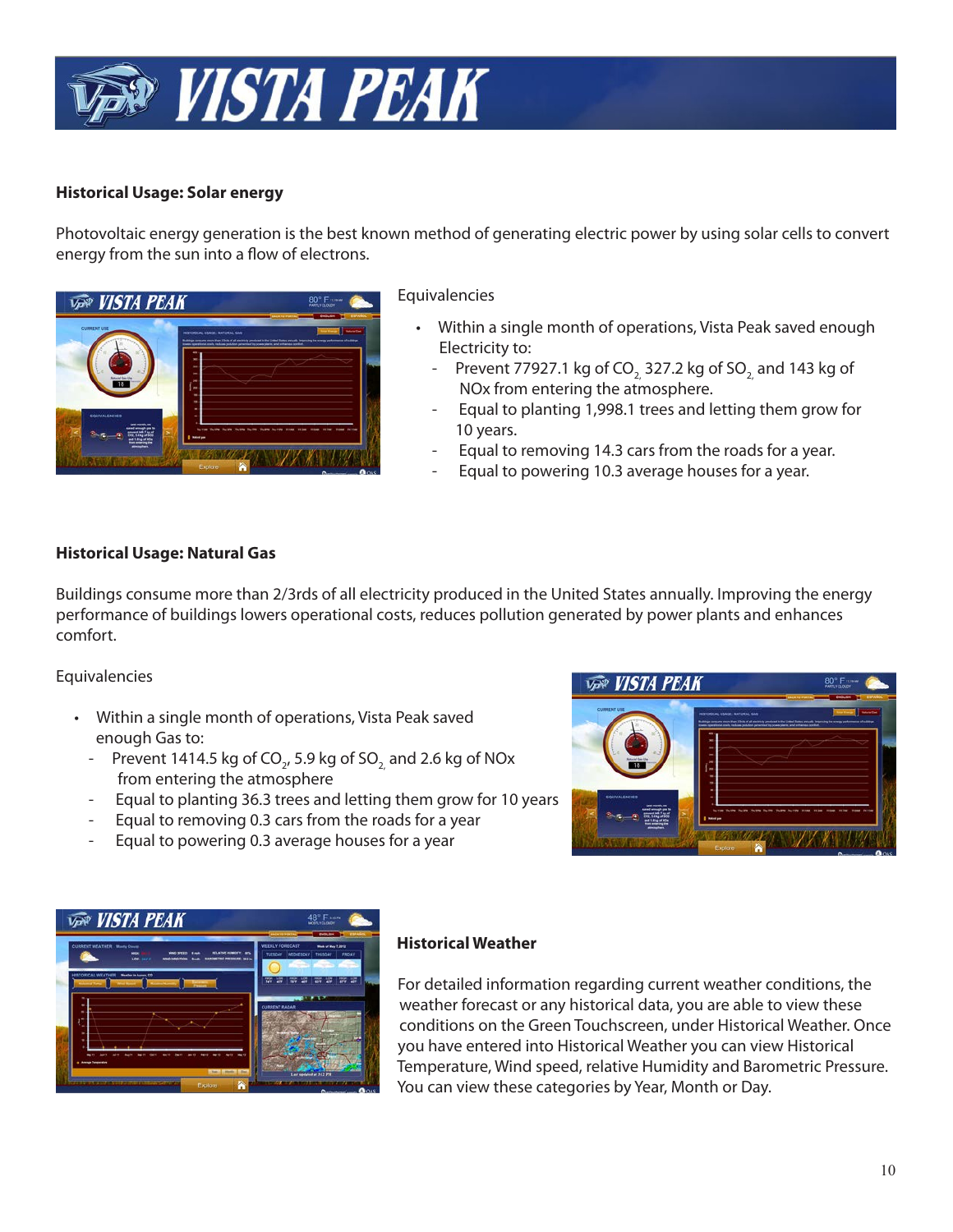

## **Educational Calculations & Environmental Impacts**

## **CFL (Compact Fluorescent Light Bulbs) vs. Incandescent**

Assumptions

- 60 watt incandescent bulbs with a life of 1,500 hours will be replaced with 14 watt CFL bulbs with a life of 10,000 hours.
- The bulbs will be burned 750 hours per year.
- Cost of CFL is \$2.75 and an Average cost of electricity is \$2.67 per day.

If you Calculate 12 CFL bulbs to replace 12 Incandescent bulbs, your result are:

- \$40.00 savings per year
- \$543.00 energy cost savings over the life of the CFL's
- 10 months to pay back initial cost difference
- 197 days of electricity savings could buy



#### Assumptions

- Average USA electricity usage per person is 12,000 kw per year
- Colorado quotient for CO2 emissions is 1.788 lbs/kwh

If a house resides 6 people, the household emits an average 128,736 pounds of CO2 per year. This is equivalent to:

- 3,300 trees planted and grown per year
- 23 cars not driven

## **High Efficiency Toilet**

Assumptions

- Average person flushes 6 times a day
- All toilets are being used equally
- Cost of water is \$0.002/gal

If a house resides 6 people and has 3 typical (3.5gpf) toilets, every toilet in the household that is replaced with a high-efficiency toilet (1.1gpf) will save an average of:

- \$21.02 savings per year
- \$2,378,781,504.00 savings if everyone in the USA switched
- 10,512 gallons of water saved per year
- 1.99 miles of gallon milk jugs that could be filled with savings